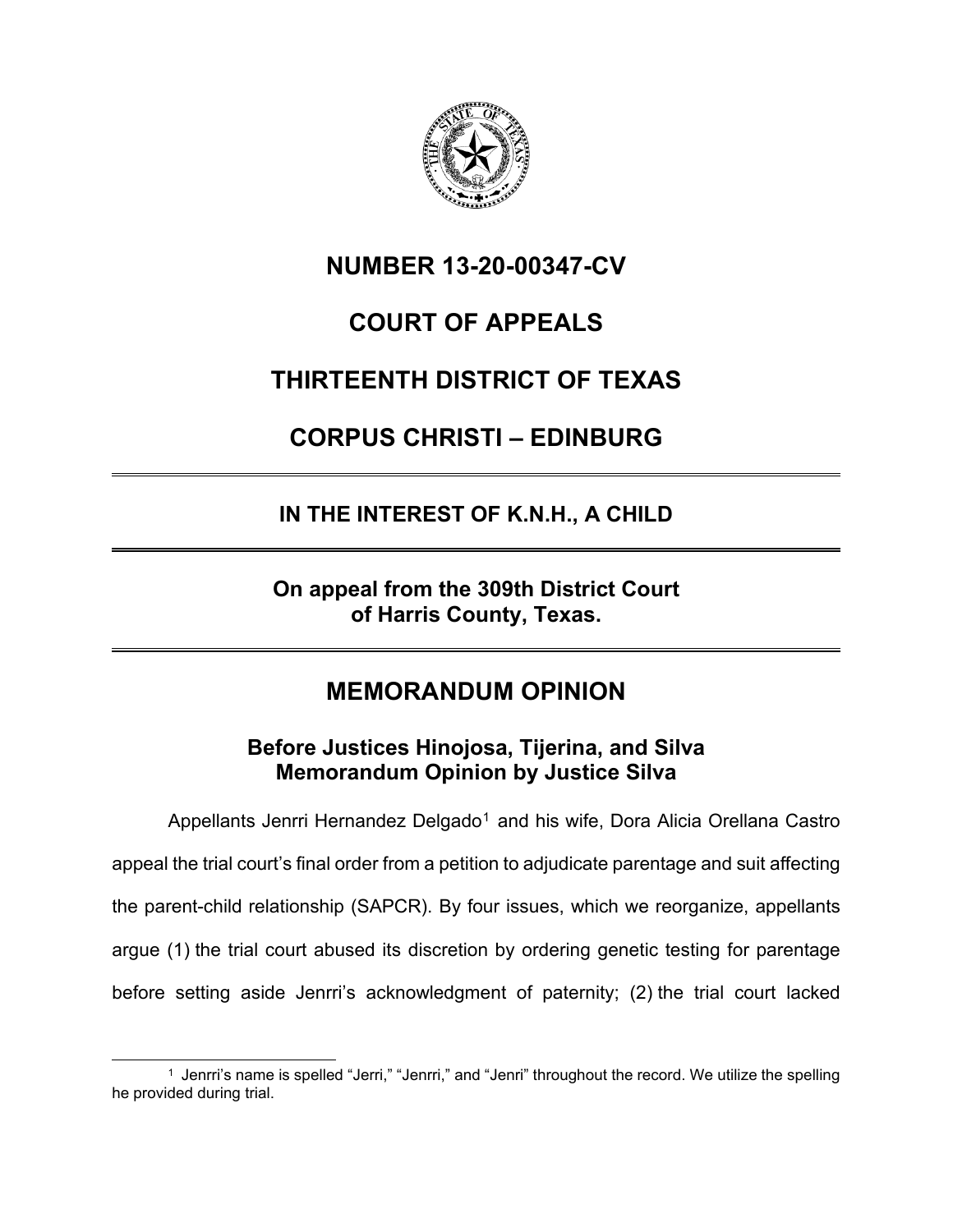authority and jurisdiction to order them, as non-parents, to pay child support; (3) the attorney's fees awarded to appellee Mayra Lisset Delgado were not reasonable and necessary; and (4) the trial court erred by proceeding to trial without notice to appellee Christian Alberto Osorto Gutierrez and allowing him to waive his appearance at trial telephonically. We affirm in part and reverse and remand in part.<sup>[2](#page-1-0)</sup>

#### **I. BACKGROUND**

The factual and procedural background of this case spans approximately five years. According to appellants' brief, K.N.H.<sup>[3](#page-1-1)</sup> was born to Mayra on July 13, 2015. At that time, Mayra asked her brother, Jenrri, to serve as K.N.H.'s father because the child "did not have a father." Jenrri agreed and signed an acknowledgment of paternity, K.N.H.'s birth certificate, and a verification of birth facts, all listing him as the father. K.N.H.'s birth certificate, which was admitted as an exhibit at trial, listed Castro as K.N.H.'s mother. After about six months, appellants and Mayra had a falling out, causing Mayra to move out of their shared residence without K.N.H.

The record reflects that on August 21, 2016, Mayra filed a petition to adjudicate parentage, seeking to establish Gutierrez as K.N.H.'s father and herself as K.N.H.'s mother. Although listed as parties to petition, appellants filed a petition in intervention, seeking to terminate the parent-child relationship between Mayra any alleged father, and K.N.H., and to be appointed managing conservators of K.N.H.

<span id="page-1-0"></span><sup>&</sup>lt;sup>2</sup> This case is before this Court on transfer from the Fourteenth Court of Appeals in Houston pursuant to a docket equalization order issued by the Supreme Court of Texas. See TEX. GOV'T CODE ANN. § 73.001.

<span id="page-1-1"></span><sup>3</sup> We refer to the child by her initials in accordance with the rules of appellate procedure. *See* TEX. R. APP. P. 9.8(b)(2).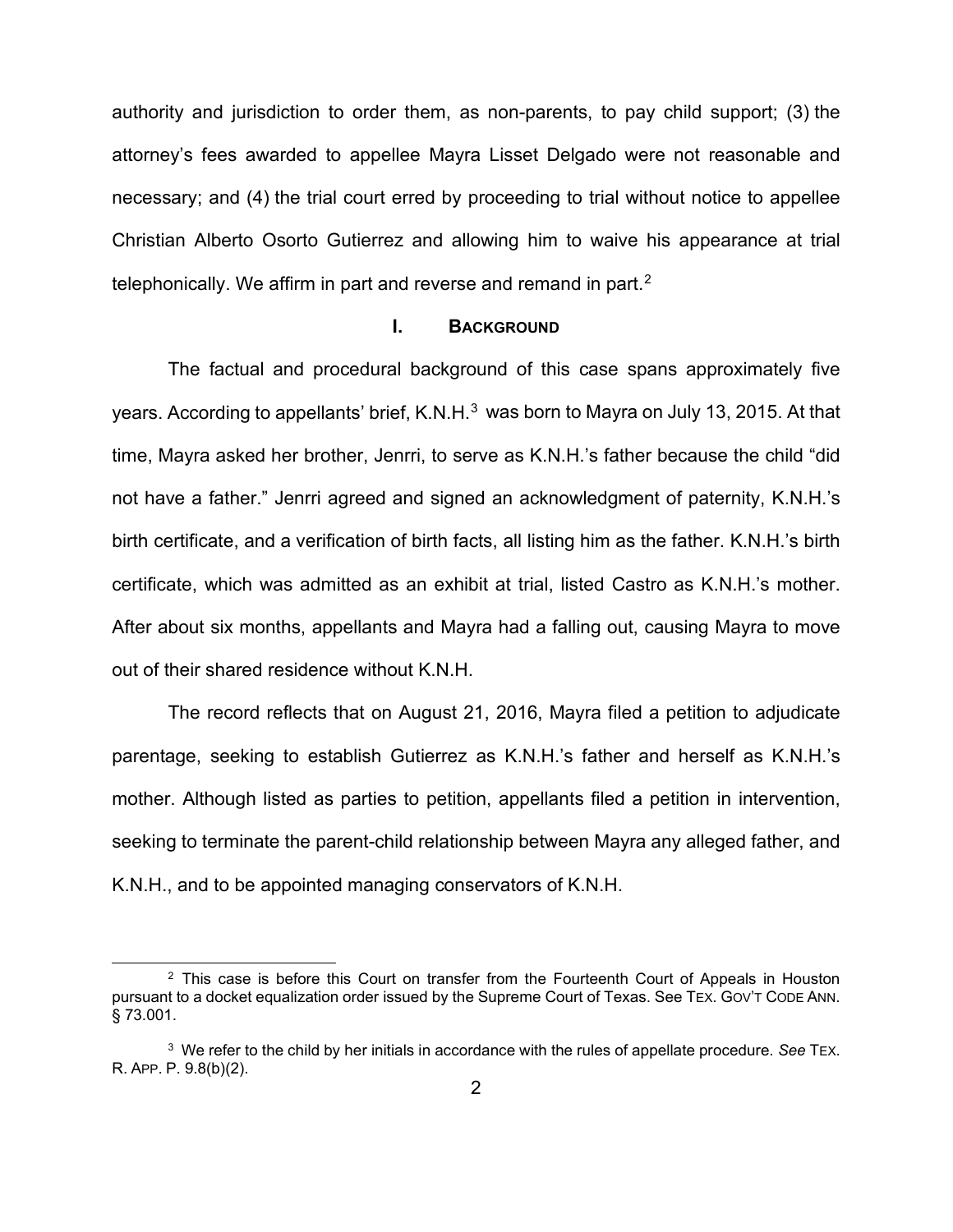A hearing for temporary orders occurred on March 16, 2017. Following the hearing, the trial court appointed appellants as K.N.H.'s temporary managing conservators and appellees as temporary possessory conservators. Appellees were provided with supervised visitation of K.N.H., ordered to pay child support to appellants, and ordered to "provide evidence of satisfactory drug and alcohol tests prior to [the] final trial." The trial court found that "genetic testing results show [Gutierrez] to be the father and [Mayra] to be the mother of [K.N.H.]" Finally, the trial court adjudicated Gutierrez as K.N.H.'s father and Mayra as K.N.H.'s mother and ordered "that the parent-child relationship between the father, [m]other and the child [be] established for all purposes.<sup>[[4](#page-2-0)]</sup>" The temporary orders stated the orders "shall continue in force until the signing of the final order or until further order of this Court."

A two-day bench trial began on January 30, 2020. At the outset of trial, the parties noted that Gutierrez was not present, and they were unsure where he was. However, a woman purporting to be his mother provided the trial court with his phone number. The trial court called the number on the record, and the person who answered identified himself as Gutierrez. The trial court asked Gutierrez if he was okay with the trial proceeding without him, to which he answered affirmatively. Neither party objected to the trial court calling Gutierrez or asking if he was waiving his appearance.

During trial, Mayra's trial counsel testified regarding the attorney's fees sought. She testified that (1) she had been licensed in Texas for more than five years; (2) Mayra

<span id="page-2-0"></span><sup>4</sup> Although an order for genetic testing for Mayra and Gutierrez does not appear in the record, nor do the results, appellants do not assert that such order and results do not exist. Accordingly, for the purposes of this appeal, we presume the genetic testing results establish Mayra and Gutierrez as K.N.H.'s biological parents.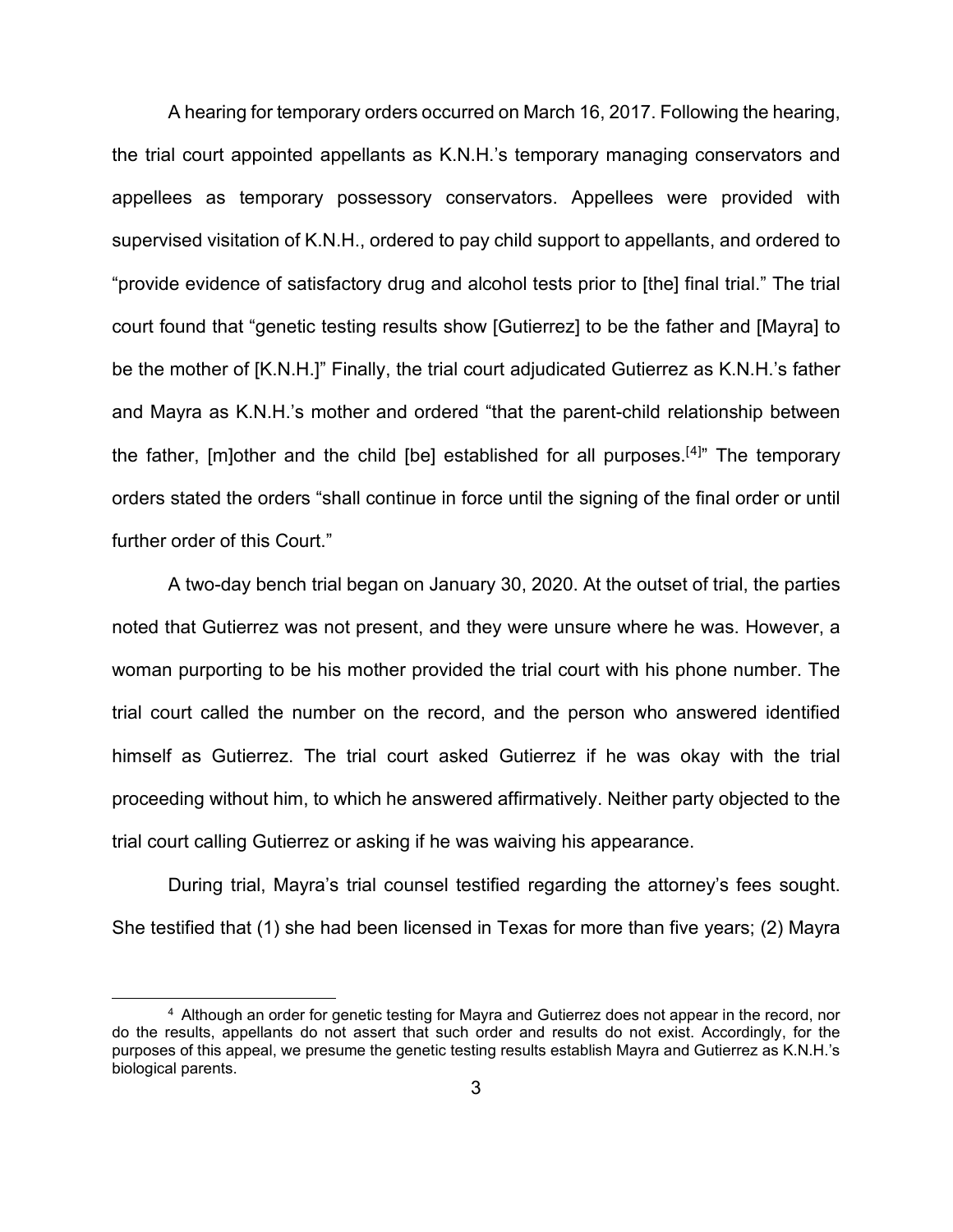was charged \$5,000 in attorney's fees, which she believed to be fair and reasonable; and (3) her firm "devoted numerous hundreds of hours to this case over the last four years; including attending mediation, attending trial . . ., responding and submitting discovery, responding to discovery [sic], [and] numerous pleadings." Additionally, she admitted the contract between Mayra and her firm as an exhibit, which indicated the fee was \$5,000.

At the conclusion of trial, the trial court entered the following pertinent orders:

- 1. Mayra was appointed sole managing conservator of K.N.H.; appellants were appointed possessory conservators;
- 2. Appellants are to pay \$200.00 monthly to Mayra as child support<sup>[5](#page-3-0)</sup>; and
- 3. Appellants are to pay attorney's fees in the amount of \$5,000 to Mayra's trial counsel.

The trial court further issued orders for periods of possession of and access to K.N.H. for Gutierrez and appellants. The trial court also ordered the child's last name be changed and ordered her birth certificate be corrected to reflect Mayra and Gutierrez as the mother and father, respectively. A proposed final order was submitted for the trial court's consideration based on the pronounced judgment; however, appellants requested the final order also include the adjudication of parentage of K.N.H.

After the final order was signed, appellants filed a motion for new trial, asserting four errors: (1) Gutierrez never received notice of the trial setting; (2) the acknowledgment of paternity signed by Jenrri was not properly set aside, and thus the trial court could not adjudicate parentage; (3) the trial court lacked personal jurisdiction to order appellants to

<span id="page-3-0"></span><sup>5</sup> The final order did not distinguish whether the amounts were to be paid individually or jointly by appellants; however, the oral pronouncement specified that appellants were to pay a \$200.00 combined total.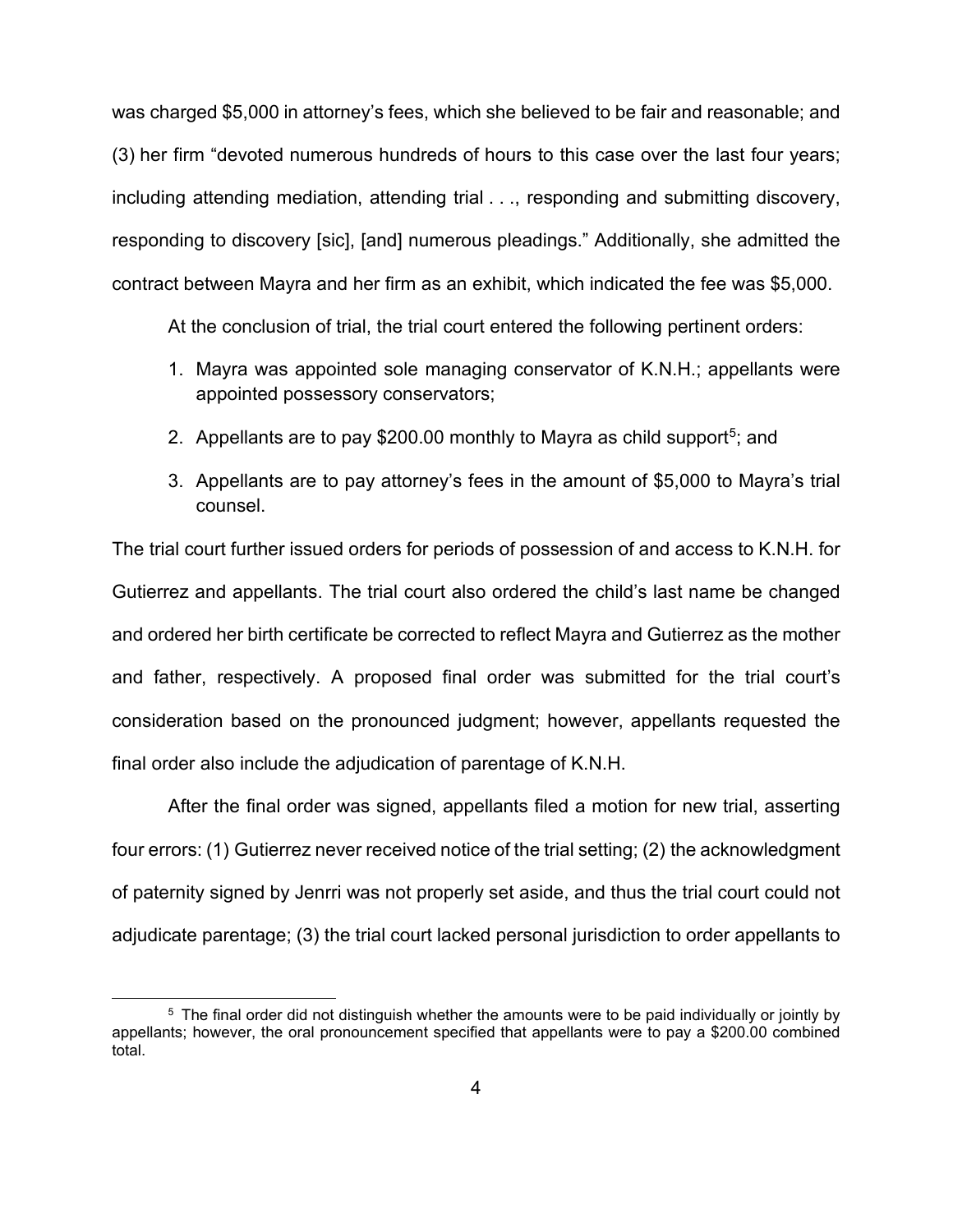pay child support; and (4) the attorney's fees awarded to Mayra were not reasonable. Appellants further argued that they "did not agree for [Gutierrez] to appear telephonically." The motion for new trial was overruled. $6$  This appeal followed.

#### **II. PARENTAGE**

By their first issue, appellants assert that the trial court abused its discretion by ordering a genetic test for Gutierrez before Jenrri's acknowledgment of paternity had been set aside.

#### **A. Standard of Review and Applicable Law**

Parentage suits, including the trial court's decision to order genetic testing, are reviewed for abuse of discretion. *In re Rodriguez*, 248 S.W.3d 444, 449 (Tex. App.— Dallas 2008, no pet.) (holding the trial court abused its discretion by ordering genetic testing after period to challenge presumption of paternity expired); *see also In re E.H.*, No. 05-19-01205-CV, 2021 WL 3754568, at \*3 (Tex. App.—Dallas Aug. 25, 2021, no pet.) (mem. op.). "A trial court abuses its discretion if it reaches a decision so arbitrary and unreasonable as to amount to a clear and prejudicial error of law or if it clearly fails to correctly analyze or apply the law." *In re Rodriguez*, 248 S.W.3d at 449 (citing *In re Cerberus Capital Mgmt., L.P.*, 164 S.W.3d 379, 382 (Tex. 2005) (orig. proceeding)).

The mother-child relationship may be established between a woman and child by the woman giving birth to the child, being adjudicated the mother of a child, or adopting the child. TEX. FAM. CODE ANN. § 160.201(a). The father-child relationship may be

<span id="page-4-0"></span> $6$  Although the trial court conducted a hearing on the motion for new trial and orally pronounced it was denying the motion, no order granting or denying the motion appears in the clerk's record provided to this Court. Therefore, we presume the motion was overruled as a matter of law. *See* TEX. R. CIV. P. 329b(c).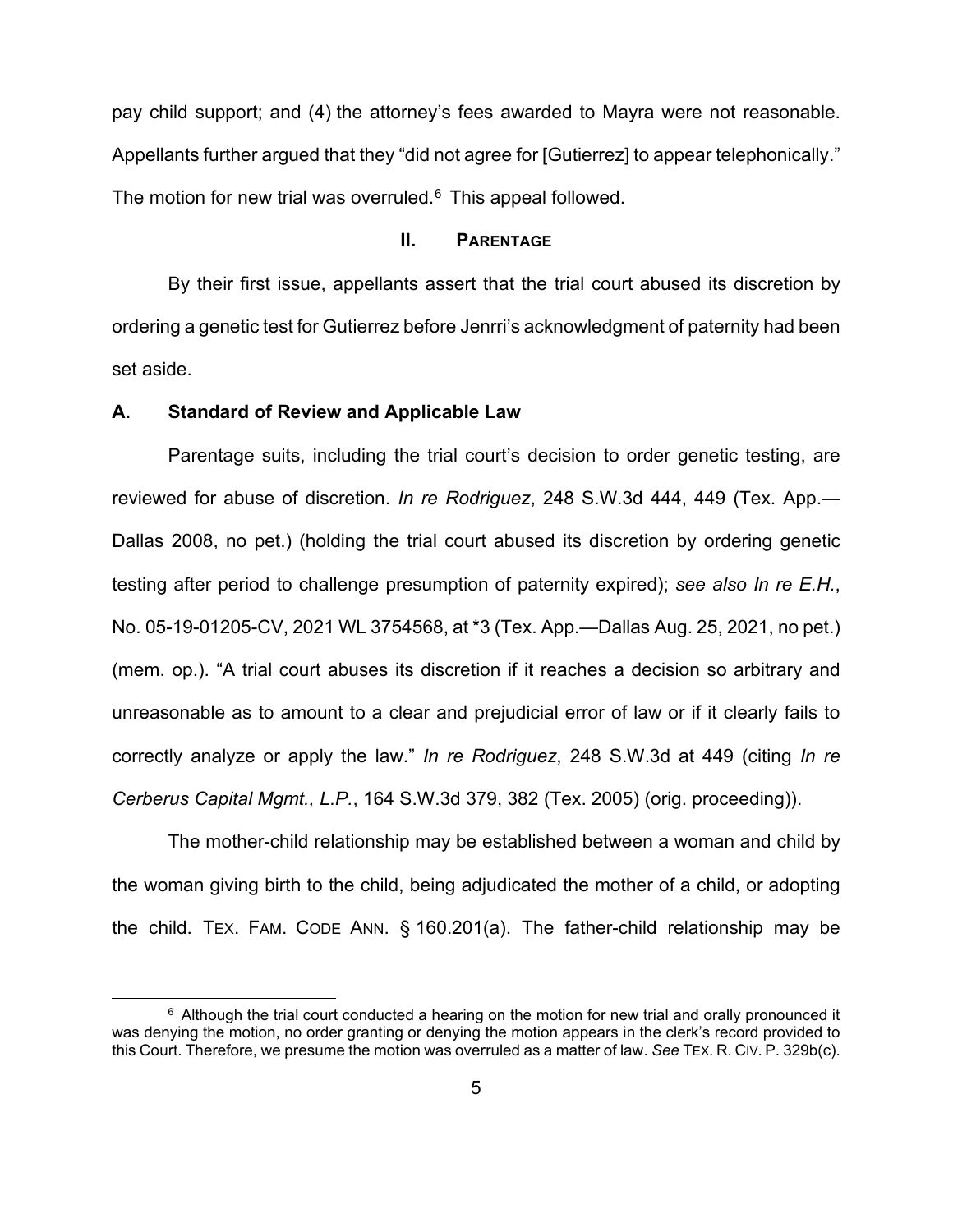established by an unrebutted presumption of parentage, *see id.* § 160.204, an effective acknowledgment of paternity, an adjudication of parentage, or adoption of the child.<sup>[7](#page-5-0)</sup> *Id.* § 160.201(b).

"[A] valid acknowledgment of paternity filed with the vital statistics unit is the equivalent of an adjudication of the paternity of a child and confers on the acknowledged father all rights and duties of a parent." *Id.* § 160.305(a). After the initial sixty-day recission period, "a signatory of an acknowledgment of paternity or denial of paternity may commence a proceeding to challenge the acknowledgment or denial only on the basis of fraud, duress, or material mistake of fact." *Id.* § 160.308(a). Generally, the proceeding to challenge an acknowledgment of paternity may be filed "at any time before the issuance of an order affecting the child . . . ."[8](#page-5-1) *Id.* Evidence that the man who is the signatory to the acknowledgment is not rebuttably identified as the father through genetic testing constitutes a material mistake of fact. *Id*. § 160.308(d). The proceeding to challenge the acknowledgment "shall be conducted in the same manner as a proceeding to adjudicate parentage." *Id.* § 160.309(d). "At the conclusion of a proceeding to challenge an acknowledgment of paternity or a denial of paternity, the court shall order the vital statistics unit to amend the birth record of the child, if appropriate." *Id.* § 160.309(e).

A proceeding to adjudicate parentage may be maintained by the mother of the child. *Id.*  $\S$  160.602(a)(2). "The paternity of a child having a[n]...

<span id="page-5-0"></span> $7$  Because only an acknowledgment of paternity and adjudication of parentage are at issue in the present case, we focus our discussion on them.

<span id="page-5-1"></span><sup>&</sup>lt;sup>8</sup> A party who is not a signatory to the acknowledgment of paternity must challenge the acknowledgment within four years of the date the acknowledgment becomes effective. TEX. FAM. CODE ANN. § 160.609(b).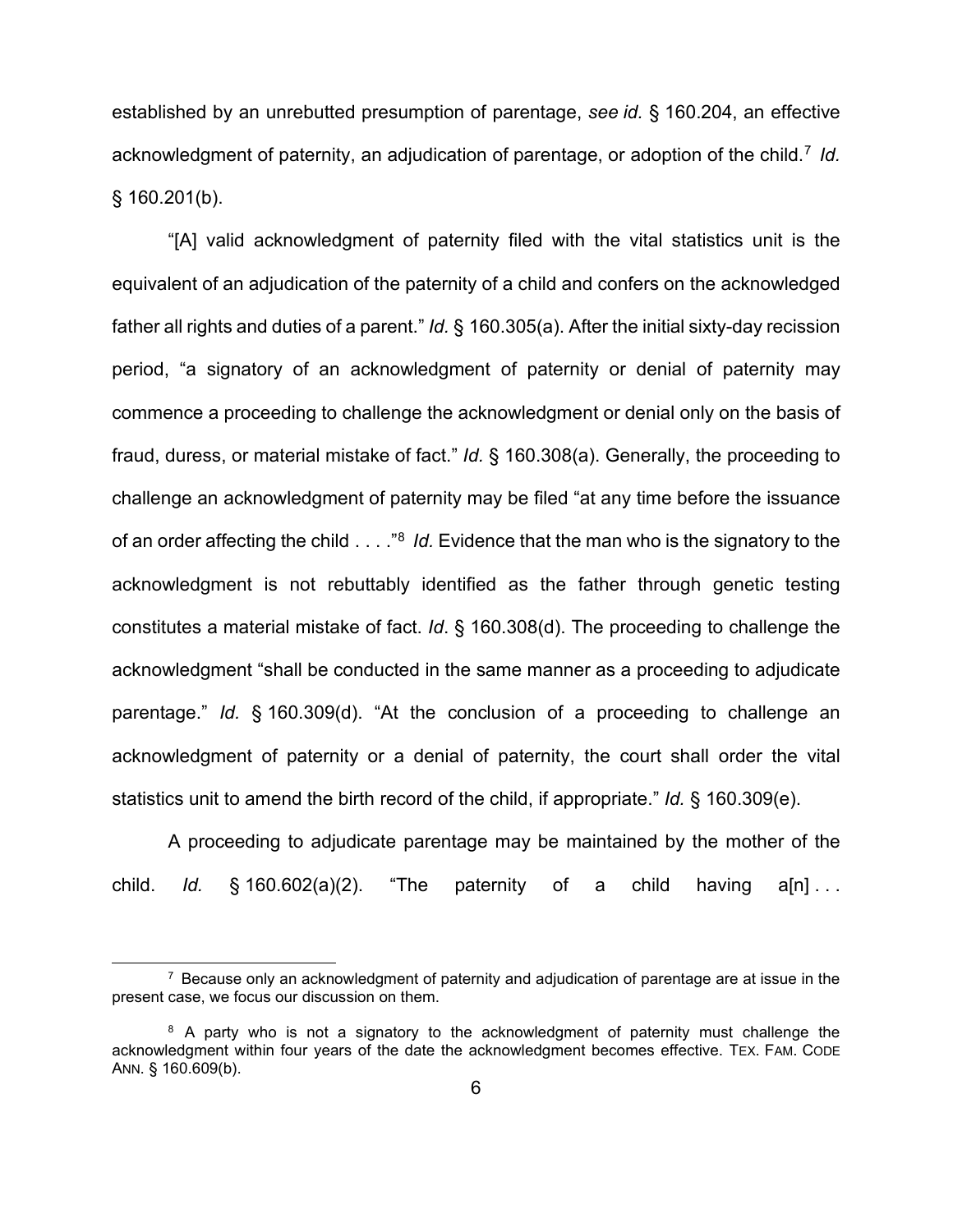acknowledged . . . father may be disproved only by admissible results of genetic testing excluding that man as the father of the child or identifying another man as the father of the child." *Id.* § 160.631(b). "[A] man excluded as the father of a child by genetic testing shall be adjudicated as not being the father of the child." *Id.* § 160.631(d).

#### **B. Analysis**

Appellants assert that the trial court abused its discretion by ordering genetic testing to establish parentage before Jenrri's acknowledgment of paternity had been set aside and allege that Mayra did not follow the required procedure to do so. Appellants request this Court remand the case for a new trial with instructions to set aside Jenrri's acknowledgment. In support of their assertion, appellants rely on two mandamus actions that challenged the trial courts' orders for genetic testing for children that had acknowledged fathers. *See In re Off. of Att'y Gen. of Tex.*, 272 S.W.3d 773, 776 (Tex. App.—Dallas 2008, orig. proceeding); *In re Att'y Gen. of Tex.*, 195 S.W.3d 264, 269 (Tex. App.—San Antonio 2006, orig. proceeding). In both cases, the appellate courts held the trial courts abused their discretion by ordering genetic testing where a valid acknowledgment of paternity was filed with the vital statistics unit. *See In re Off. of Att'y Gen. of Tex.*, 272 S.W.3d at 776; *In re Att'y Gen. of Tex.*, 195 S.W.3d at 270.

However, in both cases, the courts of appeals analyzed the trial courts' orders under a prior version of the statute dictating the time in which an acknowledgment of paternity may be challenged. *See* ADOPTION OF THE UNIFORM PARENTAGE ACT, 77th Leg., R.S., Ch. 821, § 1.01, 2001 Tex. Sess. Law Serv. Ch. 821 (codified at TEX. FAM. CODE ANN. § 160.308). Under the prior version, the proceeding to challenge the acknowledgment of paternity must have been brought within four years of the effective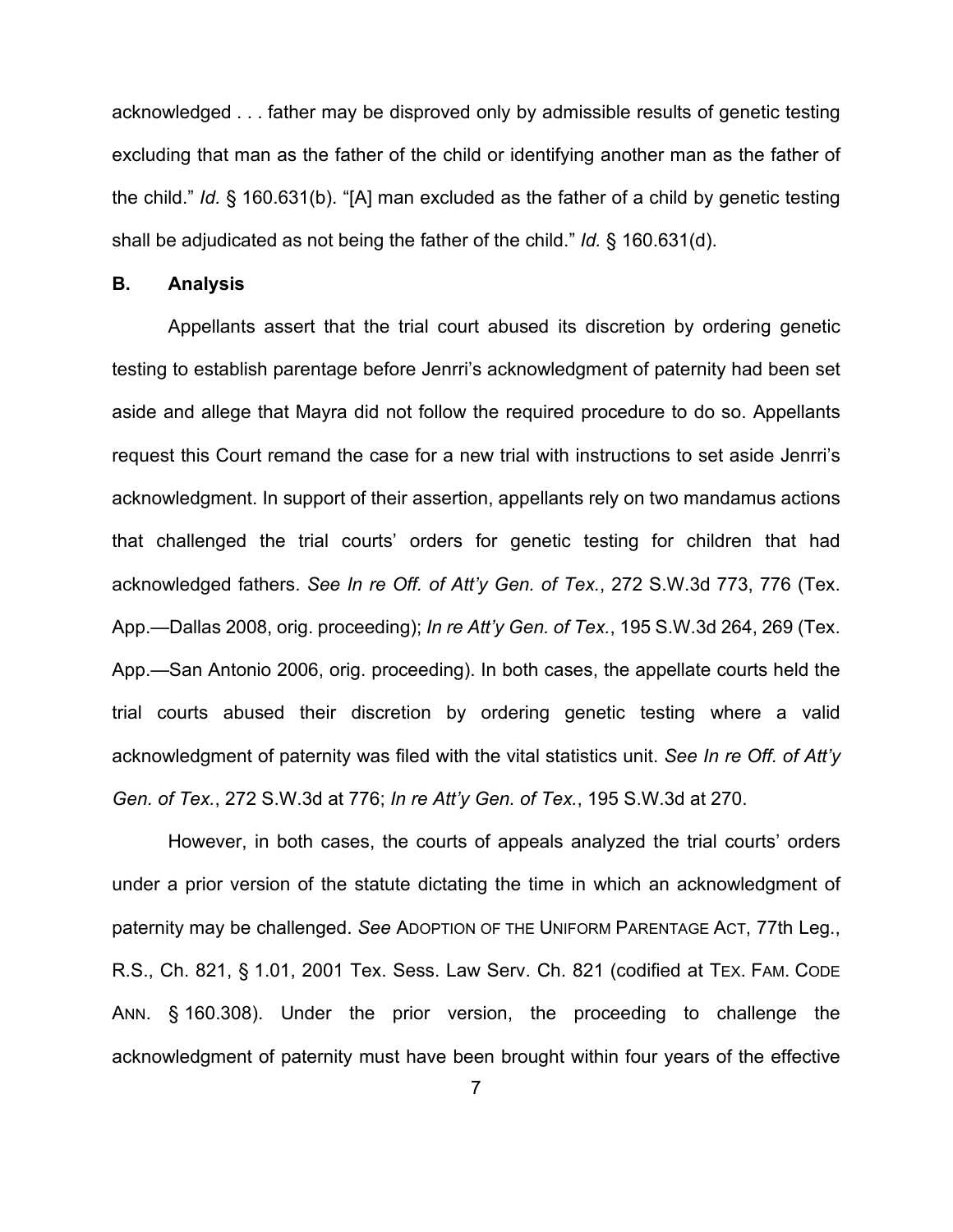date of the acknowledgment. *See id.* In both cases, the challenge to the acknowledgments came more than four years after their effective dates. *See In re Off. of Att'y Gen. of Tex.*, 272 S.W.3d at 774–75; *In re Att'y Gen. of Tex.*, 195 S.W.3d at 266. The current version of the statute permits a party to challenge an acknowledgment of paternity at any time before an order affecting the child has been entered. *See* TEX. FAM. CODE ANN. § 160.308(a). Accordingly, we do not find those cases instructive to the present circumstances.

Appellants and Mayra both indicated in their petitions that no court-ordered conservatorships, guardianships, or other relationships exist affecting the child. Without a previous order affecting K.N.H., the deadline to challenge Jenrri's acknowledgment of paternity and establish another man as K.N.H.'s father had not yet passed. *See id.* §§ 160.308(a), 160.609(a). The family code requires a proceeding to challenge an acknowledgment of paternity be conducted in the same manner as a proceeding to adjudicate parentage found in subchapter G of the family code. *Id.* § 160.309(d). Mayra filed a petition to adjudicate parentage, naming Gutierrez as the potential father of K.N.H. and including Jenrri and Castro as parties, which meet the statutory requirements for a petition to adjudicate parentage. *See id.* § 160.601–.603.

In her petition, Mayra indicated that the purpose of the suit was to "establish the parent-child relationship between Mayra . . . and the child[,]" "establish the parent-child relationship between [Gutierrez] and the child," and "exclude [Jenrri] as the alleged father of [the] child and [Castro] as the alleged mother of the child." Further, according to the trial court's temporary order, genetic testing revealed that Gutierrez, not Jenrri, is K.N.H.'s father. The family code allows the paternity of an acknowledged father be disproved by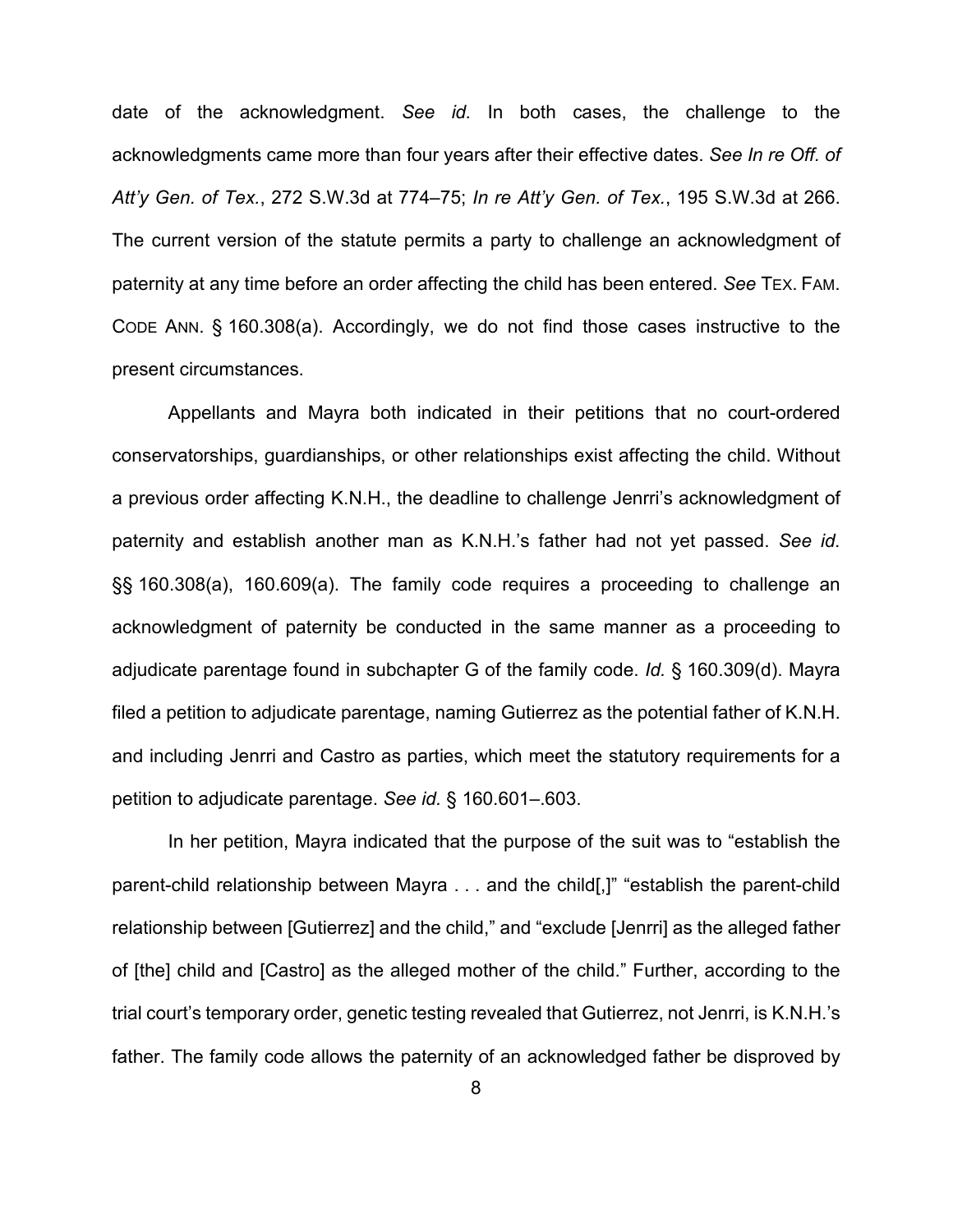genetic evidence that another man is the father of the child. *See id.* § 160.631(b). Such a provision would be meaningless if trial courts did not have the discretion or authority to order genetic testing of a man other than the acknowledged father. Evidence of genetic testing that disproves a signatory of an acknowledgment is the father of a child constitutes a material mistake of fact necessary to challenge an acknowledgment. *See id*. § 160.308(a), (d).

Finally, the trial court ordered that K.N.H.'s birth certificate be amended to reflect the trial court's adjudication of parentage. *See id.* § 160.309(e). Accordingly, we conclude that Mayra followed the proper procedure to challenge Jenrri's acknowledgment of paternity and establish Gutierrez as the father of K.N.H. The trial court did not err by adjudicating Gutierrez as K.N.H.'s father. However, the trial court's order should have included an adjudication that Jenrri is not the father of K.N.H. *See id.* § 160.631(d). As such, to the extent appellants complain the trial court failed to formally set aside Jenrri's acknowledgment of paternity, appellants' first issue is sustained. To the extent appellants argue that the trial court abused its discretion in ordering genetic testing for Gutierrez and adjudicating him as father, appellants' first issue is overruled.

#### **III. CHILD SUPPORT**

In their second issue, appellants complain that the trial court lacked personal jurisdiction and authority to order appellants to pay child support as non-parents. However, by petitioning the trial court for affirmative relief, appellants submitted themselves to the jurisdiction of the court. *Dawson-Austin v. Austin*, 968 S.W.2d 319, 322 (Tex. 1998); *see also Cantu v. Gray & Becker, P.C.*, No. 03-02-00099-CV, 2002 WL 31599470, at \*4 (Tex. App.—Austin Nov. 21, 2002, pet. denied) ("Texas courts are courts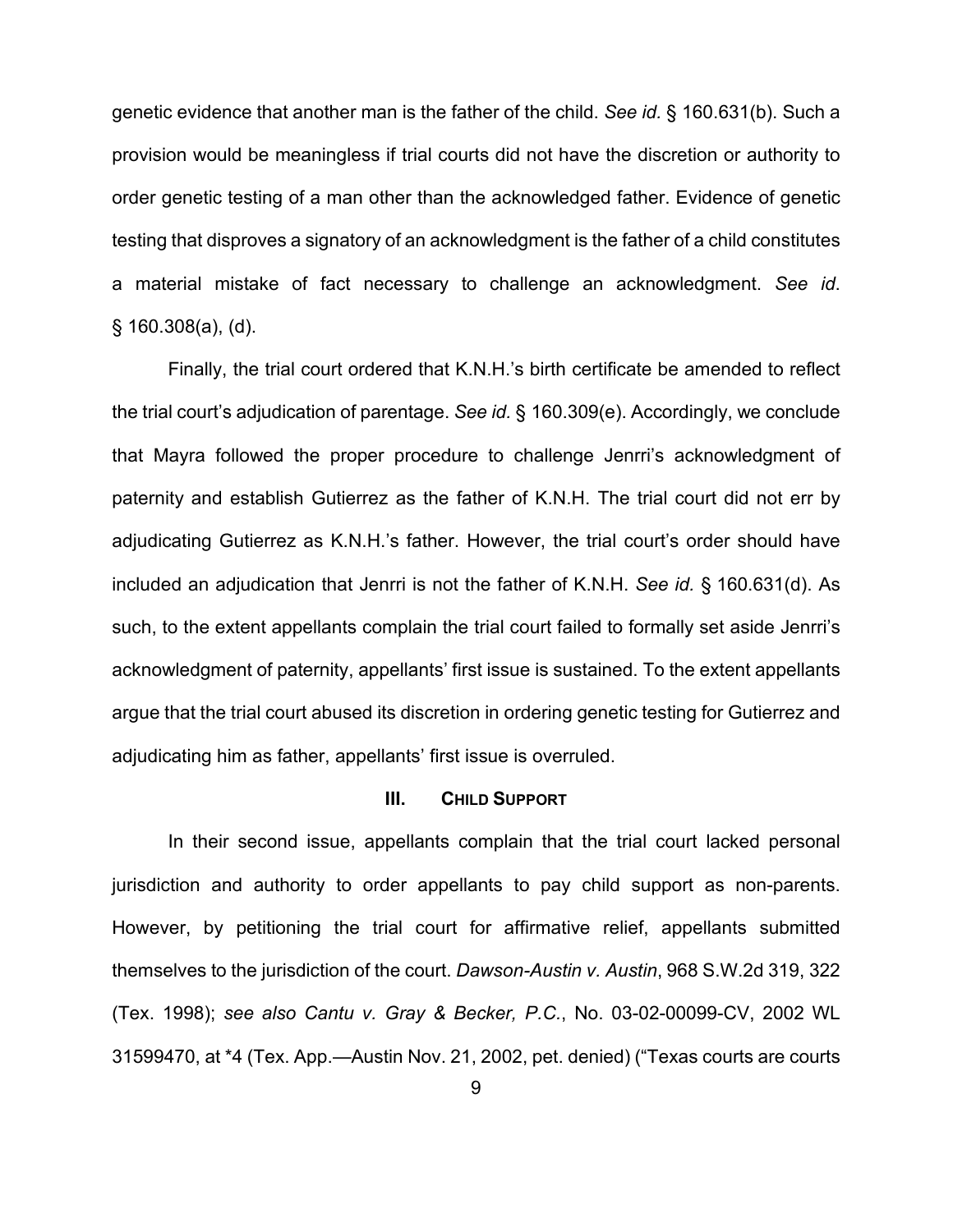of general jurisdiction and have personal jurisdiction over Texas residents and all other persons who are amenable to process issued by the courts of this state.") Accordingly, we focus our review on whether the trial court possessed the authority to order appellants to pay support for K.N.H.

#### **A. Standard of Review and Applicable Law**

A trial court's child support order is reviewed under an abuse of discretion standard. *In re R.D.E.*, 627 S.W.3d 798, 800 (Tex. App.—Corpus Christi–Edinburg 2021, pet. denied). However, "[a] trial court has no discretion to determine what the law is." *In re Francis*, 186 S.W.3d 534, 538 (Tex. 2006).

Texas Family Code § 154.001 permits a trial court to "order either or both parents to support a child . . . ." TEX. FAM. CODE ANN. § 154.001(a). The term parent includes an adoptive or biological mother, an adoptive father, or a man presumed, adjudicated, or otherwise legally determined to be the father of the child. *Id.* § 101.024. A trial court lacks authority to order a person who is not a parent of the child to pay support for the child. *In re A.J.L.*, 108 S.W.3d 414, 421 (Tex. App.—Fort Worth 2003, pet. denied); *Mata v. Moreno*, 601 S.W.2d 58, 59 (Tex. App.—Houston [1st. Dist.] 1980, no writ).

#### **B. Analysis**

As discussed *supra*, the trial court concluded that Gutierrez, not Jenrri, is the father of K.N.H. through genetic testing and adjudicated him so. Mayra, not Castro, was adjudicated as K.N.H.'s mother. Further, the order identifies appellants as the maternal aunt and uncle of K.N.H., not as parents, and Jenrri has been excluded as the father of K.N.H. by virtue of Gutierrez's genetic testing results. Accordingly, the trial court lacked authority to order appellants to pay support for K.N.H. and erred in doing so. *See* TEX.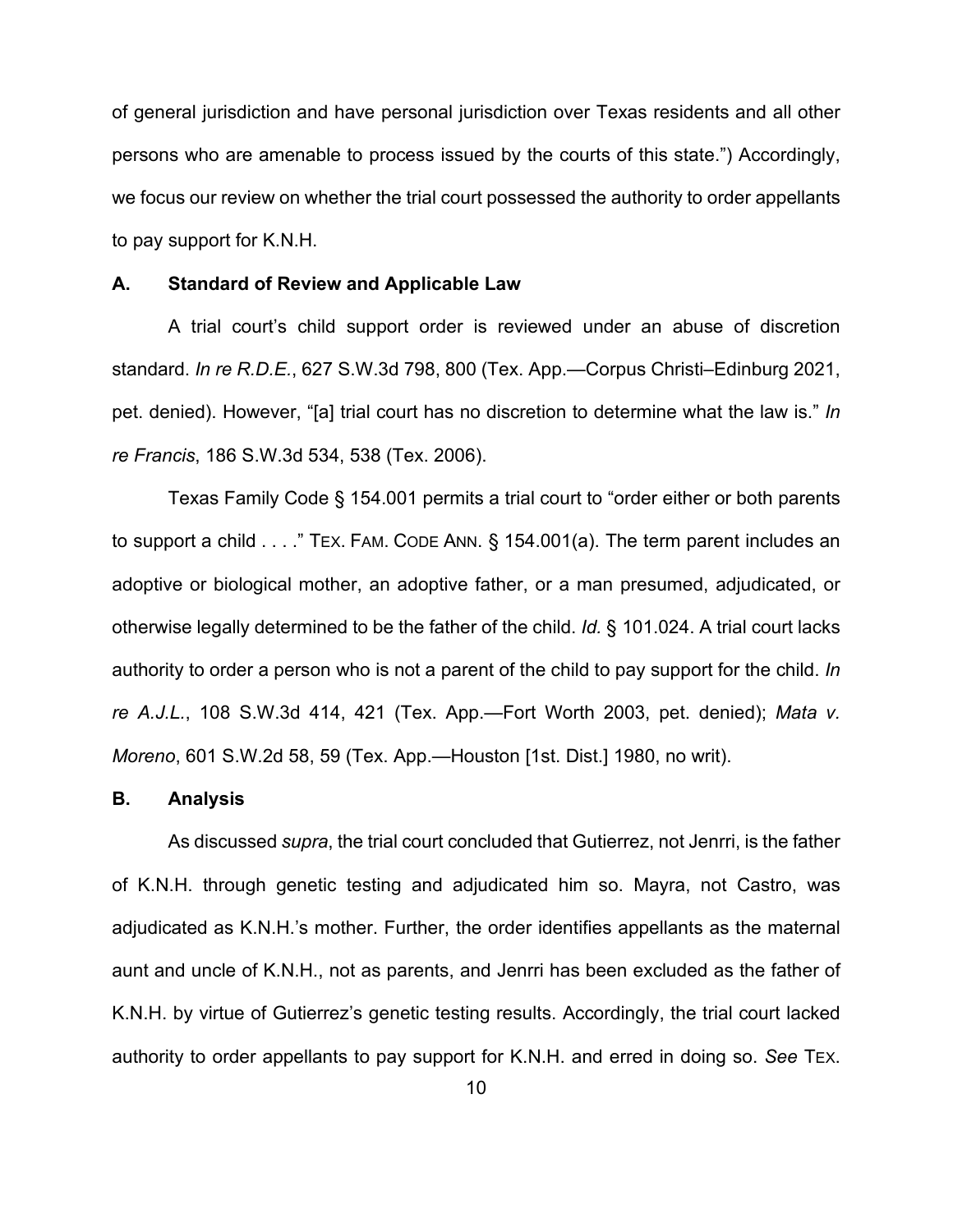FAM. CODE ANN. § 154.001(a); *In re A.J.L.*, 108 S.W.3d at 421. Appellants' second issue is sustained.

### **IV. ATTORNEY'S FEES**

By their third issue, appellants complain that Mayra did not present evidence of the reasonable hours spent working on the case nor hourly rate for such work and was thus insufficient to support the trial court's award.

#### **A. Standard of Review**

The decision to award reasonable attorney's fees and the amount awarded are within the broad discretion of the trial court. TEX. FAM. CODE ANN. § 106.002(a); *In re K.A.M.S.*, 583 S.W.3d 335, 349 (Tex. App.—Houston [14th Dist.] 2019, no pet.). The trial court's award of attorney's fees is reviewed for an abuse of discretion. *Gerges v. Gerges*, 601 S.W.3d 46, 65 (Tex. App.—El Paso 2020, not pet.) (citing *Tucker v. Thomas*, 419 S.W.3d 292, 296 (Tex. 2013)). "A trial court abuses its discretion only when it has acted in an unreasonable or arbitrary manner, or when it acts without reference to any guiding principle." *Coburn v. Moreland*, 433 S.W.3d 809, 823 (Tex. App.—Austin 2014, no pet.) (quoting *In re Marriage of Jeffries*, 144 S.W.3d 636, 638 (Tex. App.—Texarkana 2004, no pet.). "Under an abuse of discretion standard, legal and factual sufficiency challenges to the evidence are not independent grounds of error, but are relevant factors in assessing whether the trial court abused its discretion." *Zeifman v. Michels*, 212 S.W.3d 582, 587 (Tex. App—Austin 2006, pet. denied). "However, an award of attorney's fees must be supported by evidence that the fees are reasonable and necessary." *In re K.A.M.S.*, 583 S.W.3d at 349 (citing *Stewart Title Guar. Co. v. Sterling*, 822 S.W.2d 1, 10 (Tex. 1991)). Accordingly, "we consider whether the trial court had sufficient evidence upon which to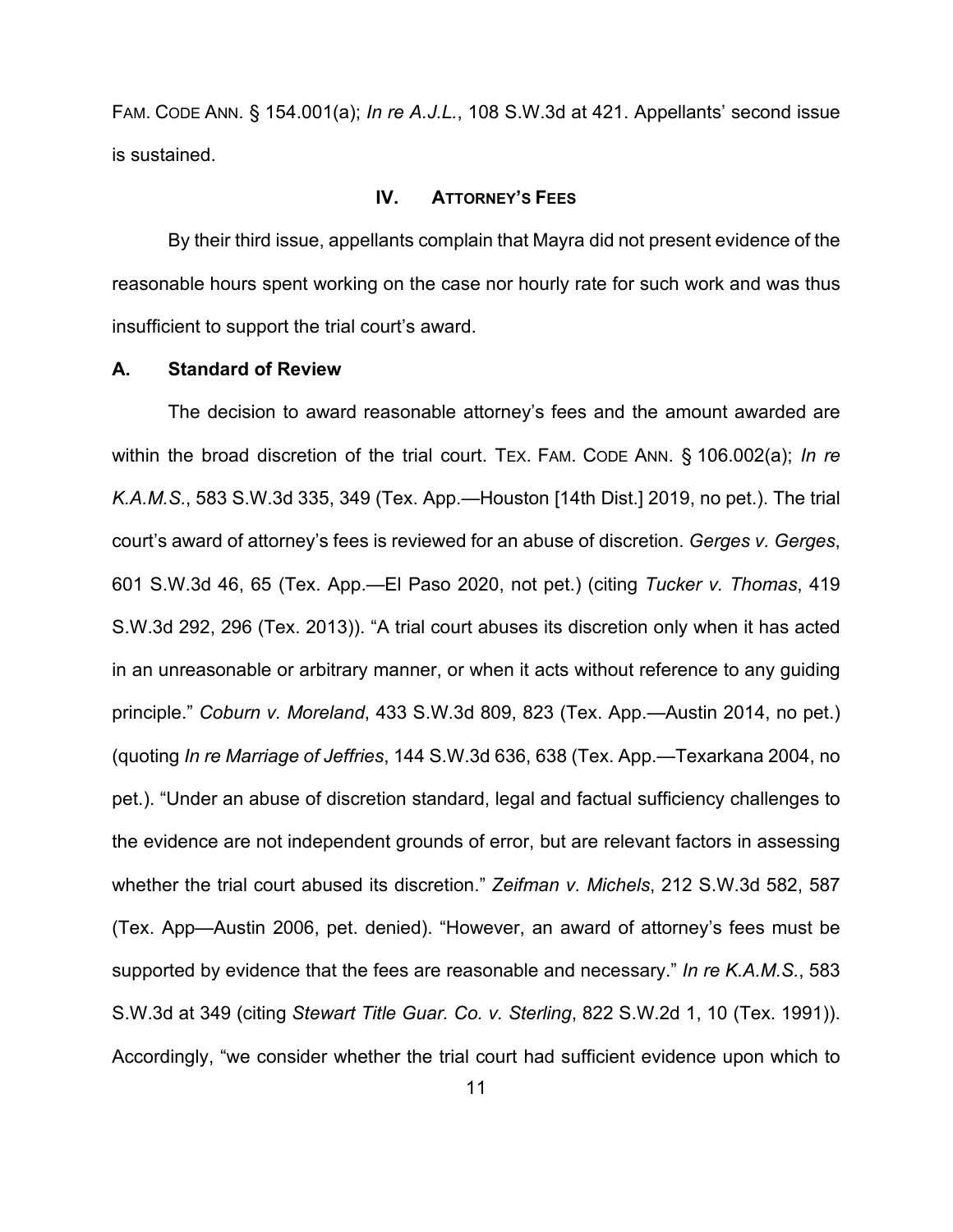exercise its discretion and, if so, whether it erred in the exercise of that discretion." *Coburn*, 433 S.W.3d at 823. An appellant may raise the issue regarding the sufficiency of the evidence for the first time on appeal. TEX. R. APP. P. 33.1(d).

#### **B. Applicable Law**

"The reasonableness of a judgment for attorney's fees is a question of fact, for which competent evidence must be put forth." *Sims v. Sims*, 623 S.W.3d 47, 66 (Tex. App.—El Paso 2021, pet. denied). "The party seeking fees must prove both reasonableness and necessity of the fees sought." *Id.* (citing *In re Nat'l Lloyds Ins. Co.*, 532 S.W.3d 794, 809 (Tex. 2017) (orig. proceeding)). We apply the lodestar method to determine what constitutes reasonable attorney's fees. *Rohrmoos Venture v. UTSW DVA Healthcare, LLP*, 578 S.W.3d 469, 494 (Tex. 2019) (quoting *El Apple I, Ltd. v. Olivas*, 370 S.W.3d 757, 760 (Tex. 2012)). Under the lodestar method, the trial court "must determine the reasonable hours spent by counsel in the case and a reasonable hourly rate for such work." *El Apple*, 370 S.W.3d at 760. "The court then multiplies the number of such hours by the applicable rate, the product of which is the base fee or lodestar." *Id.*

The starting point for determining a lodestar fee award . . . is the number of hours "reasonably expended on the litigation," and proof of reasonable hours "should include the basic facts underlying the lodestar, which are: (1) the nature of the work, (2) who performed the services and their rate, (3) approximately when the services were performed, and (4) the number of hours worked."

*Rohrmoos Venture*, 578 S.W.3d at 494–95 (quoting *El Apple*, 370 S.W.3d at 762–63). "The court then multiplies the number of such hours by the applicable rate, the product of which is the base fee or lodestar." *El Apple*, 370 S.W.3d at 760*.* The lodestar may be adjusted based on relevant factors, if the factors indicate that an adjustment is necessary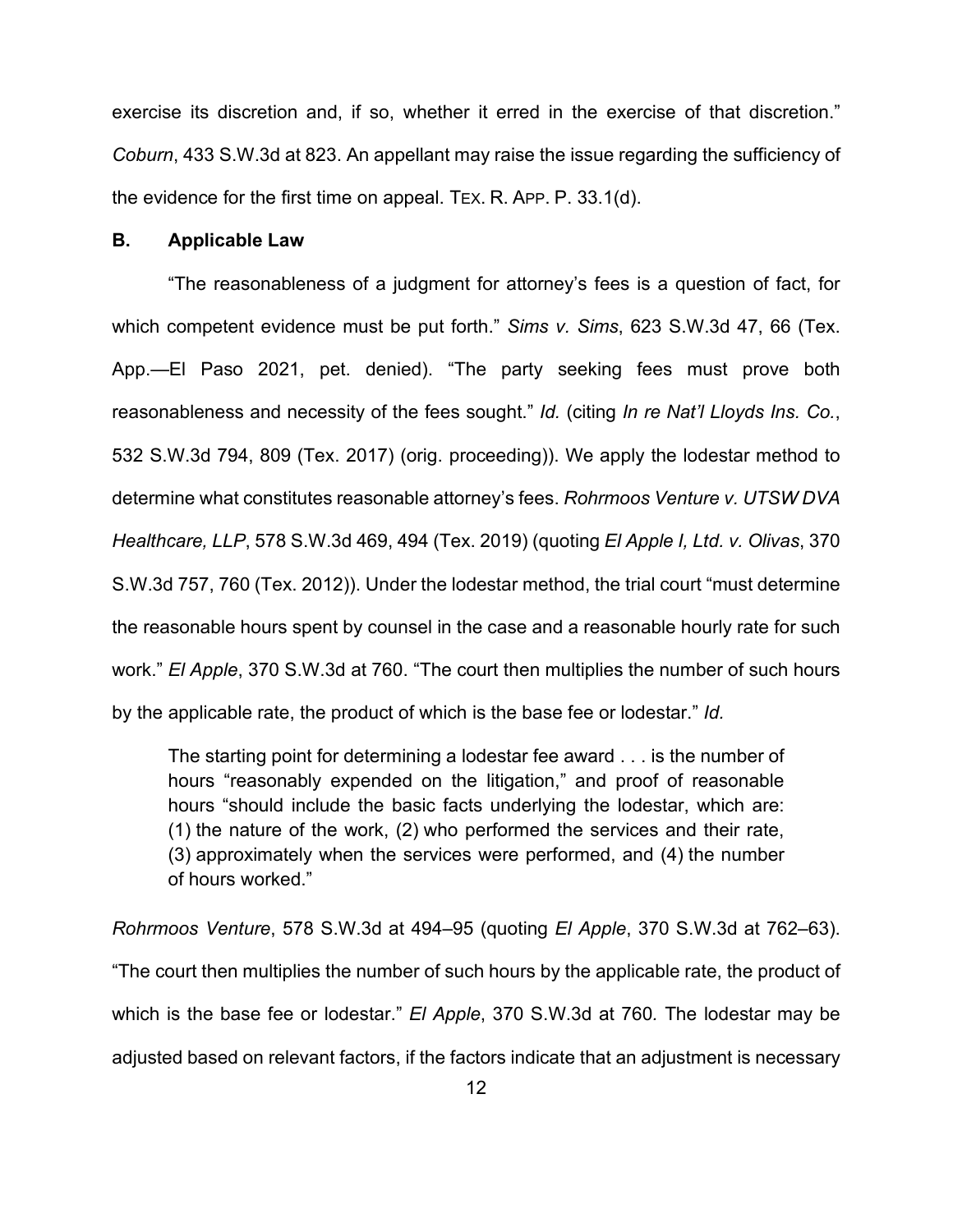to reach a reasonable fee. *Id.*

"General, conclusory testimony devoid of any real substance will not support a fee award." *Rohrmoos Venture*, 578 S.W.3d at 501*.* Absent the factors listed above, a trial court does not have sufficient and specific information on which to base its award of fees. *Id.*

If we reverse a trial court's determination of attorney's fees for insufficient evidence, we remand the case to the trial court for redetermination of fees. *Sims*, 623 S.W.3d at 68; *see also In re B.L.B.*, No. 13-13-00594-CV, 2014 WL 2158132, at \*8 (Tex. App.—Corpus Christi–Edinburg May 22, 2014, no pet.) (mem. op.) ("We remand the case for further proceedings consistent with this opinion . . . because rendering a judgment would usurp the trial court's discretion to determine whether to award attorney's fees in this SAPCR." (citing *Woollett v. Matyastik*, 23 S.W.3d 48, 53 (Tex. App.—Austin 2000, pet. denied))).

#### **C. Analysis**

At trial, Mayra's counsel provided limited testimony regarding the attorney's fees requested. The bulk of counsel's testimony was that Mayra was charged \$5,000.00 which counsel believed was "fair and reasonable" and that her firm "devoted numerous hundreds of hours to this case over the last four years" by attending mediation, trial, and conducting discovery. However, no evidence was offered regarding the nature of the work completed, who performed the services and at what rate, when the services were performed, and the number of hours worked. *See Rohrmoos Venture*, 578 S.W.3d at 494–95. Although Mayra's counsel submitted the attorney-client contract showing a \$5,000 fee for a contested case, no billing records or other evidence established the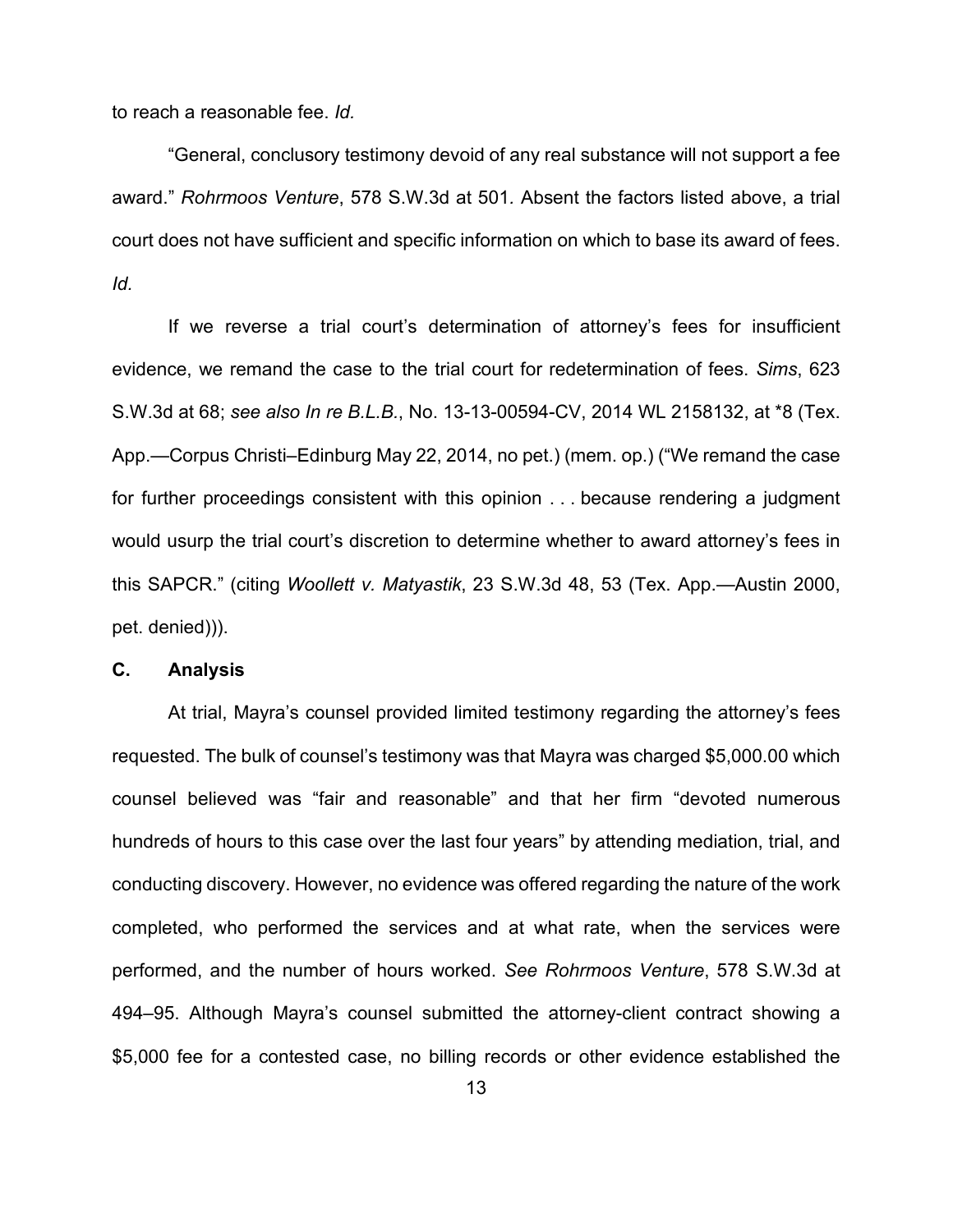number of hours worked or rates charged. *See id.* at 502 ("Contemporaneous billing records are not required . . . [but are] *strongly* encouraged to prove the reasonableness and necessity of requested fees . . . .").

Because the evidence as to the reasonableness and necessity of fees was so deficient, the trial court did not have sufficient information on which to base its award. *See In re K.A.M.S.*, 583 S.W.3d at 349; *Coburn*, 433 S.W.3d at 823. Accordingly, the trial court abused its discretion by awarding Mayra attorney's fees. *Coburn*, 433 S.W.3d at 823. Appellants' third issue is sustained.

#### **V. APPEARANCE AND WAIVER**

By their final issue, appellants argue the trial court committed error by proceeding to trial without providing notice to Gutierrez and allowing him to waive his appearance telephonically. *See* TEX. R. CIV. P. 245 (requiring forty-five days' notice for trial on contested matters unless otherwise agreed). [9](#page-13-0)

In support of their claim that Gutierrez was not notified, appellants point to their trial counsel's statement that Gutierrez's whereabouts were unknown and that he was "out in space." During announcements, a woman claiming to be Gutierrez's mother, identified by appellants' trial counsel, provided Gutierrez's phone number to the trial court. Without an objection from either party, the trial court called the number and the following exchange occurred:

<span id="page-13-0"></span><sup>9</sup> We note that generally parties cannot maintain a complaint on behalf of a third party but do not address that issue today. *See Tex. Ass'n of Bus. v. Tex. Air Control Bd.*, 852 S.W.2d 440, 444 (Tex. 1993) ("Under the Texas Constitution, standing is implicit in the open courts provision, which contemplates access to the courts only for those litigants suffering an injury."); TEX. CONST. art. I, § 13 ("All courts shall be open, and every person for an injury done him, in his lands, goods, person or reputation, shall have remedy by due course of law.").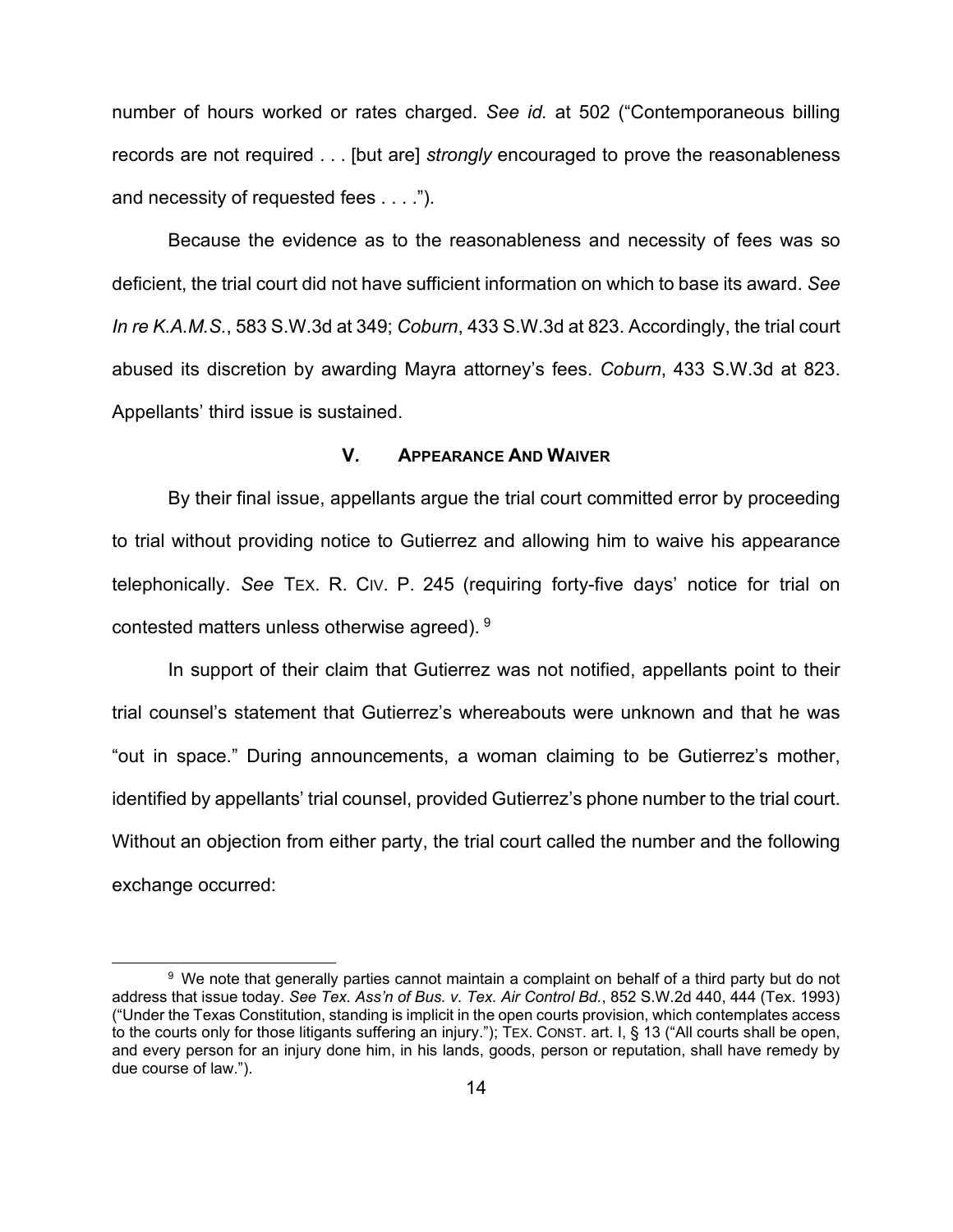[Court]: Hi Mr. Gutierrez.

[Gutierrez]: Uh-huh, who's this?

[Court]: This is Judge Dunson from 309th and we're here having a trial for the Delgado case.

. . . .

[Court]: I'm just making sure—making sure I have the right person; Christian Alberto Osorto Gutierrez?

[Gutierrez]: Uh-huh.

. . . .

- [Court]: You came to court—and came to court a couple of times and you also have done a DNA test to determine that the child is your child, correct?
- [Gutierrez]: Uh-huh.
- [Court]: Okay. So you've made an appearance in court but you don't have a desire to participate in the trial? It's between the mom and the intervenor.
- [Gutierrez]: Yeah, yeah, that's between the mom and the brother.
- [Court]: Okay. So I'm just making sure. So thank you, Mr. Gutierrez. Court will make—that you appeared by—made notice that you appeared by phone today and that you waived—you waive your right to participate in the trial. Did you understand that, sir?
- [Gutierrez]: Yes, a little bit.
- [Court]: Okay. I said I'm making a note and you're on the record that I called you by phone and you made an appearance by phone and you waived your right to participate in this trial today?
- [Gutierrez]: Uh-huh.
- [Court]: Is that correct?
- [Gutierrez]: That is correct. . . .

Contrary to appellants' assertion, the record before us does not indicate whether